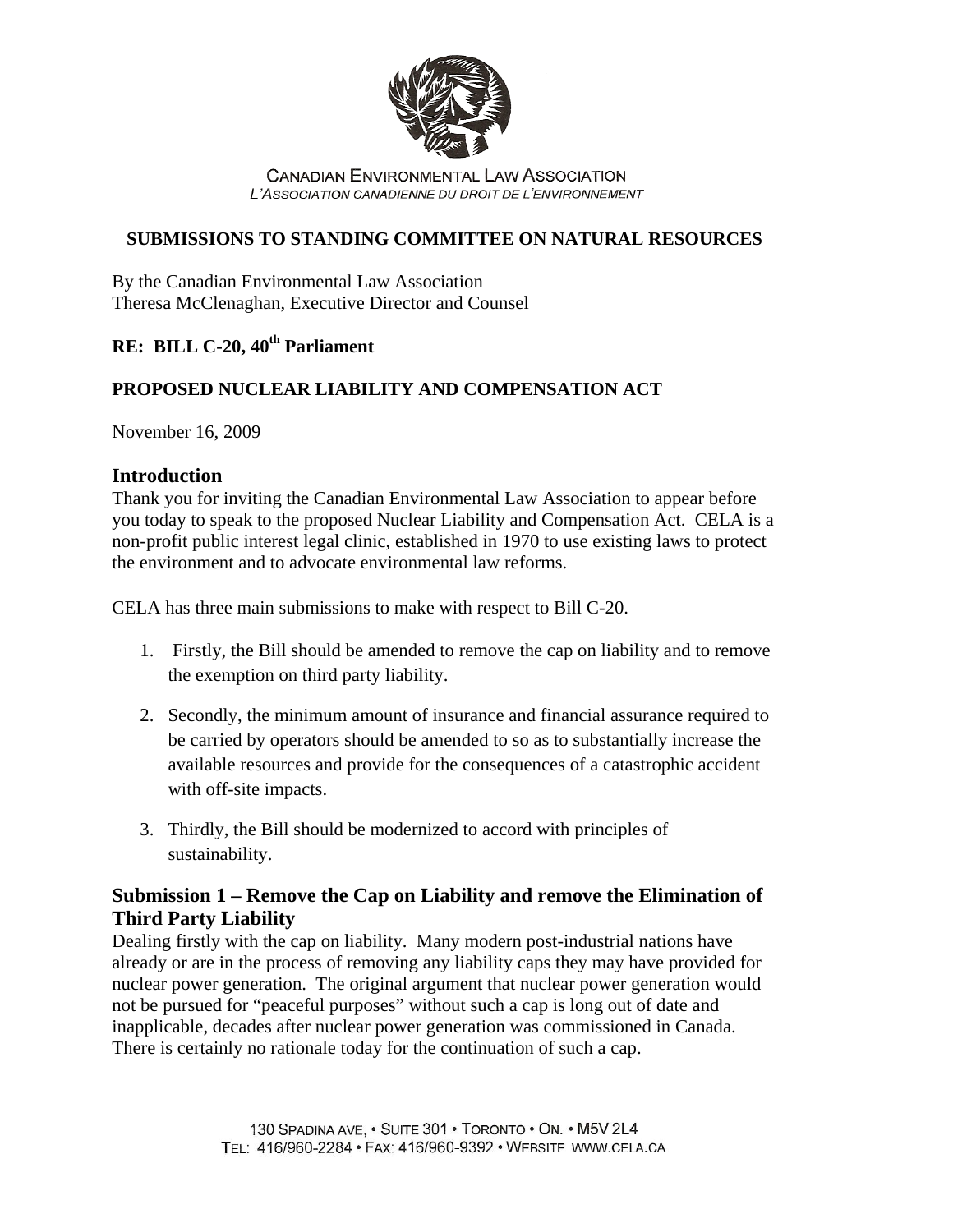In Germany and in Japan<sup>[1](#page-1-0)</sup>, there is no cap on liability nor on the ability of those suffering harm from a serious nuclear power accident to seek redress from the operators of those plants. Reasons for removal of the caps on liability in those countries included to "normalize" nuclear power plant operation in conformity with other fields of industrial activity; and because of the confidence of the host governments in the safety of their reactors.

In the United States, under the *Price Anderson Act*, each nuclear generation facility maintains a minimum amount of insurance with the facilities pooling that insurance in the event of an accident. There are three layers of protection to amount to a resulting coverage of approximately 9 billion dollars U.S. which is available in the event of a serious nuclear power accident just on the other side of the Canadian border in the U.S.<sup>[2](#page-1-1)</sup>. This is a far cry from the current Canadian situation with a cap and minimum insurance amount both of \$75 million Canadian in total for a serious accident. And it is still a far cry from the proposed cap in Bill C-20 of \$650 million.

The provision of a cap on liability effectively provides a subsidy to that single form of electricity generation, namely, nuclear power generation, that no other power generation obtains. The subsidy amounts to the cost that the operators would otherwise incur to either insure or pay the real costs of a  $3$  severe nuclear power plant accident. And those who bear those costs are the public, whose damages and claims would not be compensated except to the potentially very limited amount provided by the cap under the existing Act and under the proposed Act. Furthermore, the public bearing this "residual" risk has little to no control nor knowledge as to those risks.

A serious accident in which radioactive materials escape the containment systems of the nuclear power plant is a credible scenario which must be considered if we are going to

<span id="page-1-0"></span> $1$  Report of the Commissioner of the Environment and Sustainable Development – 2005, Chapter 8, page 10, Exhibit 8.4 (reviewing Petitions by Mr. Siegfried Kleinau submitted in 2002 and 2003 in which 'he stated, among other things, that the amount of insurance coverage required under the *Nuclear Liability Act* is insufficient.

<span id="page-1-1"></span> $2$  Price Anderson Act42 USC Sec 2210 01/08/2008 In the event of an accident at any one of the nuclear generating plants in the United States, each of the facilities contributes \$10 million per year per incident for up to 10 years; ... (also see Faieta et al p. 200, f.n. 32)

<span id="page-1-2"></span> $3$  That the lack of a Nuclear Liability Act protecting the operators against damages beyond the liability limit would increase costs of operation of nuclear generating plants was acknowledged by Ontario Hydro as it then was in its 1994‐1996 Business Plan, while the constitutional validity of the Act was before the Courts: "The *Nuclear Liability Act* (NLA) is now before the courts. Should the NLA be struck down, the lack of statutory protection could result in higher costs." Ontario Hydro Nuclear Business Plan 1994‐ 1996 as Submitted November 1993, at p. 3, and further in the Plan, "The challenge to the Nuclear Liability Act could result in the loss of indemnity for OH and its suppliers in the event of a nuclear accident, potentially increasing costs," ibid at page 15.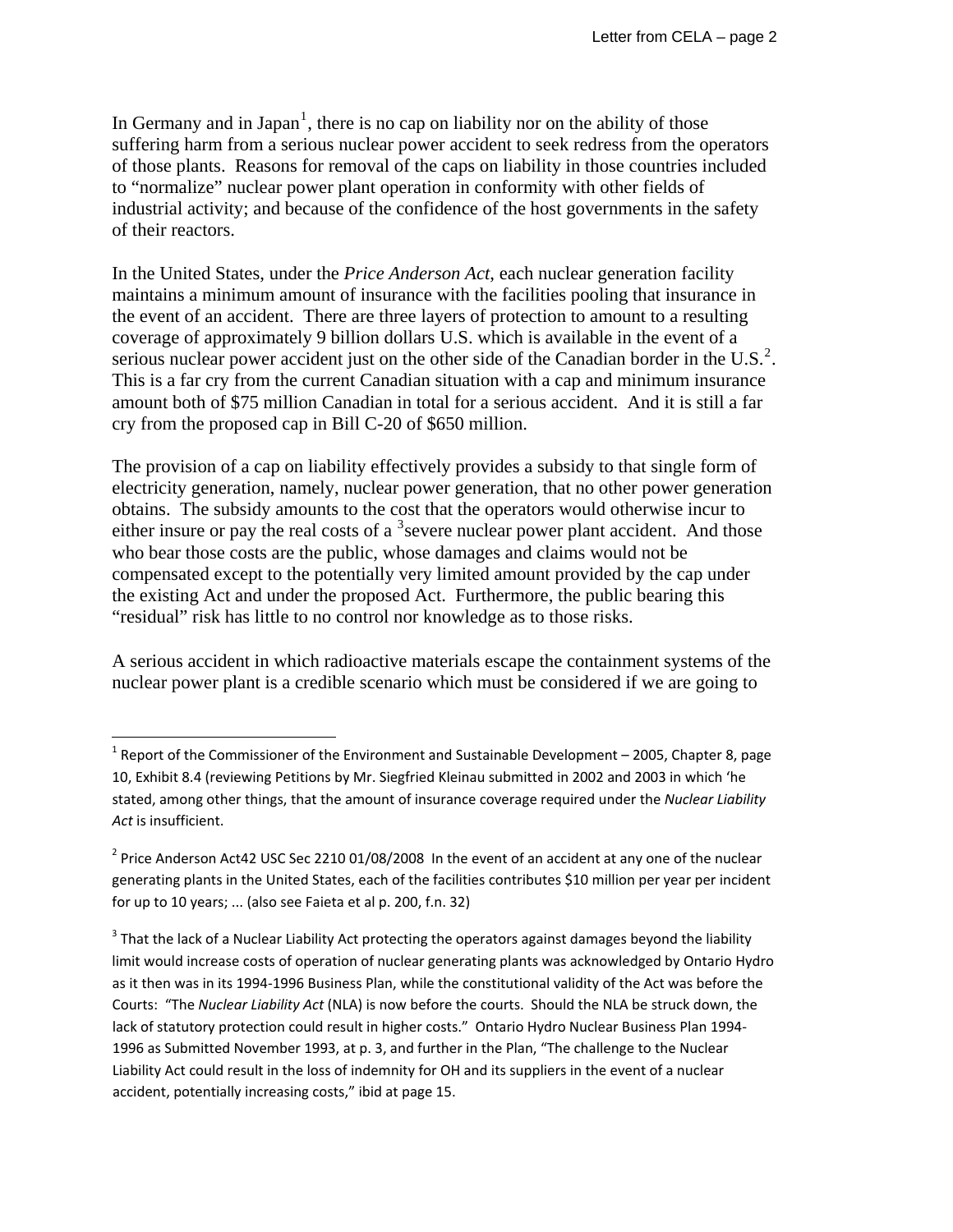continue to allow such generation and therefore make the rules governing its operation<sup>[4](#page-2-0)</sup>. In such a scenario, one case which I litigated in the early 1990's involving the current *Nuclear Liability Act* heard evidence that the damages could amount to between \$375 million and \$30 billion dollars (in 1990 dollars) (see below). In such a case, \$75 million or even \$650 million in aggregate compensation would be far from adequate to provide reasonable compensation to those impacted and suffering personal injury or property damage.

Similarly, an accident involving the transportation of fuel or waste to or from the nuclear power generation plants is intended to be covered by this Bill C-20<sup>[5](#page-2-1)</sup>. Again, I litigated a case almost ten years ago involving the proposed transportation of mixed oxide plutonium from Russian and U.S. facilities to be tested as fuel in the Chalk River plan. Transportation by air was one of the modes considered, and a point of contention in the evidence led in that case was whether design of the fuel containers and safety measures being utilized had not been meant to withstand the potential of a serious accident involving aircraft and that type of already highly radioactive fuel<sup>[6](#page-2-2)</sup>. In some accident scenarios, again the adequacy of the proposed caps to properly compensate those who suffered injury or property damage would be highly insufficient.

Accordingly, it is the public bearing the risk and essentially giving this form of power generation its "insurance". And it is essential to recognize when considering this legislation that there are two different questions. The question of requiring minimum levels of insurance and financial security to provide compensation is one thing. We agree that should be done, albeit at much higher levels. The question of whether to legislate a cap or limit on total liability to all accident victims is an entirely different question and this practice should not be continued in Canada. As noted at the outset, this is now not done in Germany or Japan. Plant operators here should be similarly required to consider the risks of and plan for accident scenarios in which the damages

<span id="page-2-0"></span> $^4$  Auditor General's Report, Sept. 29, 1992 at page 575: "The years of successful accident-free operation that are the hallmark of the Canadian nuclear program are not by themselves, proof of adequate safety. CANDU plants cannot be said to be either more or less safe than other types of nuclear plants. It is now recognized that, through the combination of a series of comparatively common failures that, on their own, are of little consequence, accidents can develop in myriad ways." See also Mosey, David, *Reactor Accidents – Nuclear Safety and the Role of Institutional Failure*, Nuclear Engineering International Special Publications in Conjunction with Butterworth Scientific Ltd, 1990, in which he reviewed the institutional factors and multiple systems failures leading to seven of the most significant nuclear generating plant accidents which had occurred in the decades prior to 1990.

<span id="page-2-1"></span><sup>&</sup>lt;sup>5</sup> i.e. if it contains ionizing radiation emitted from nuclear or radioactive material being transported from or to a nuclear power generator or other operator's installation ‐ Bill C‐20, section 8 (1).

<span id="page-2-2"></span><sup>6</sup> *Sierra Club of Canada, Association of Iroquois and Allied Indians and others v. Canada*. The case was a judicial review of the public consultation process and was settled prior to a hearing on the basis that the public consultation process would be redone by the federal government in certain respects in particular regarding the modes of transportation.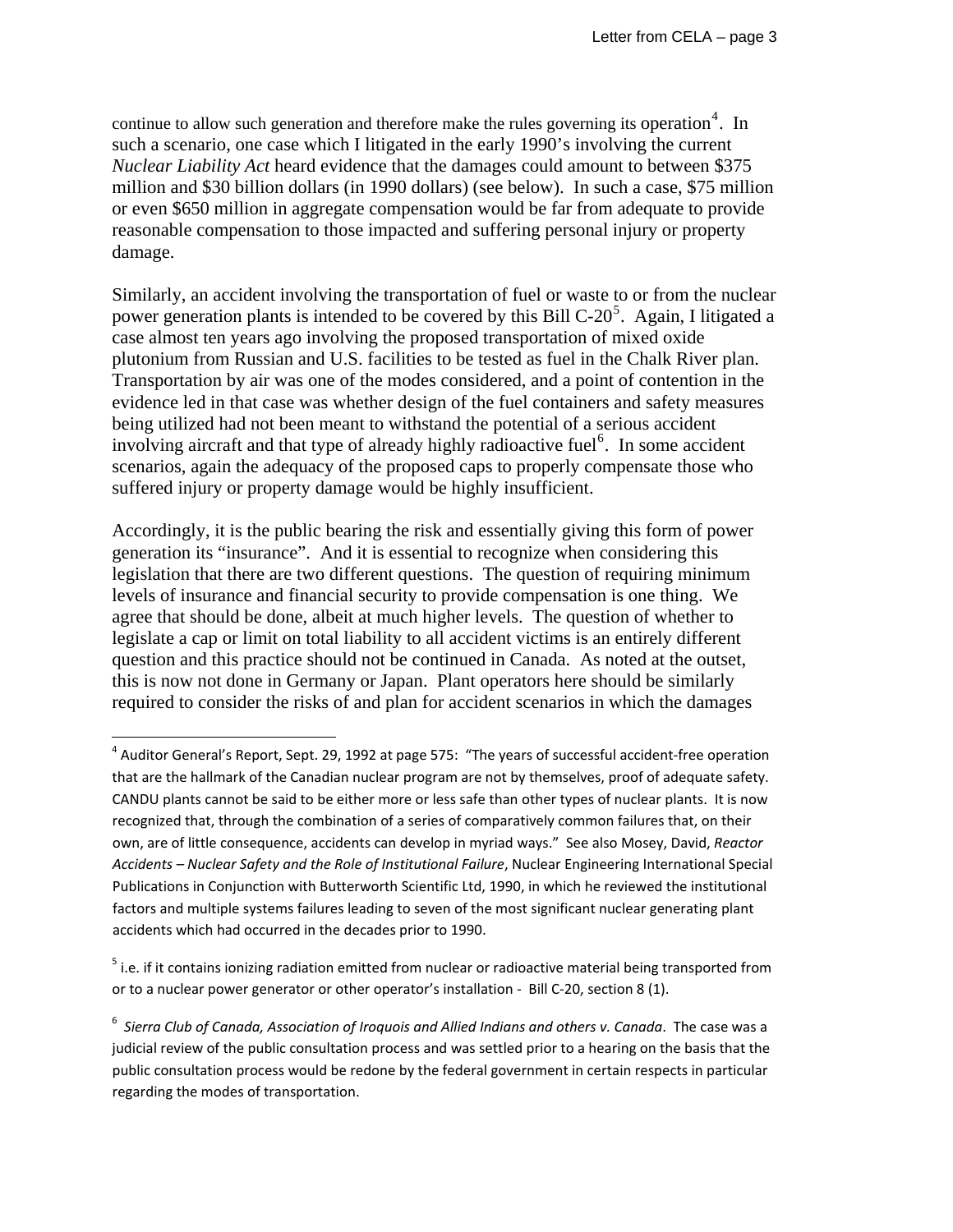would exceed the mandated insurance. In other words, they should remain liable beyond their insurance just as you and I are for any actionable harm that we might cause to others.

It may be argued that the federal government might decide in the event of a serious accident to step in and provide additional compensation to accident victims. This is mentioned in section 62 of the proposed Act. But it is not mandatory for the federal government to do so. We remain in the same position that the judge hearing the challenge to the *Nuclear Liability Act* stated in dismissing the challenge:

A federal government which in its wisdom decided to harness nuclear energy for the purpose of generating electricity, and which in its wisdom enacted the N.L.A. placing limits on liability, and in its wisdom left the door open so it could decide to pay amounts above \$75 million, would in its wisdom pay out reasonable amounts beyond the \$75 million limit. As plaintiffs' counsel remarked, it would be 'outrageous' if the government did not compensate beyond the \$[7](#page-3-0)5 million.<sup>7</sup>

Over fifteen years later, the legislation before you today still does not address this problem. It continues to require faith by the public that in the event of a catastrophic nuclear power accident, a future government will decide in its discretion to properly compensate all of the damages as *ex gratia* payments. It does not require that those costs be planned for today, nor imposed by the government on the operator beyond the relatively minimal insurance requirements. The legislation assures the operators that in any event they will not have to bear those potential costs and thus do not have to include any aspect of those potential costs in their rate structures or otherwise, and their shareholders and owners, public or private do not have to bear any of those costs risks. On the contrary, in the United States, in addition to the far greater pool of insurance resources available in the event of an accident (\$9 billion U.S.), "the Congress has made an express statutory commitment to take whatever action is deemed necessary and appropriate to protect the public from the consequences of a nuclear accident."[8](#page-3-1)

Turning to the issue of the Act's removal of liability from third parties, note that in both the current Act and in the proposed Act, all of the other parties in the supply chain are exempted from any liability whatsoever by this legislation. Originally these parties obtained indemnities from the operators such as AECL or Ontario Hydro. Subsequently with the passage of the current *Nuclear Liability Act*, protection from liability for third parties has continued for all of the decades that they have been supplying to the nuclear power generation industry. No other supply chain for any other type of electrical power generation obtains this type of protection from liability for accidents. While arguments were made for the original "protection" that suppliers obtained in supplying parts and services to the early nuclear power generation projects in Canada by way of contractual

<span id="page-3-0"></span> $7$  Energy Probe, Bertell and City of Toronto v. Attorney General of Canada, Ontario Court General Division, March 23, 1994 per Wright, J. at 71.

<span id="page-3-1"></span><sup>8</sup> *Duke Power* v. *Carolina Environmental Study Group* 438 U.S. 59 at 90, 91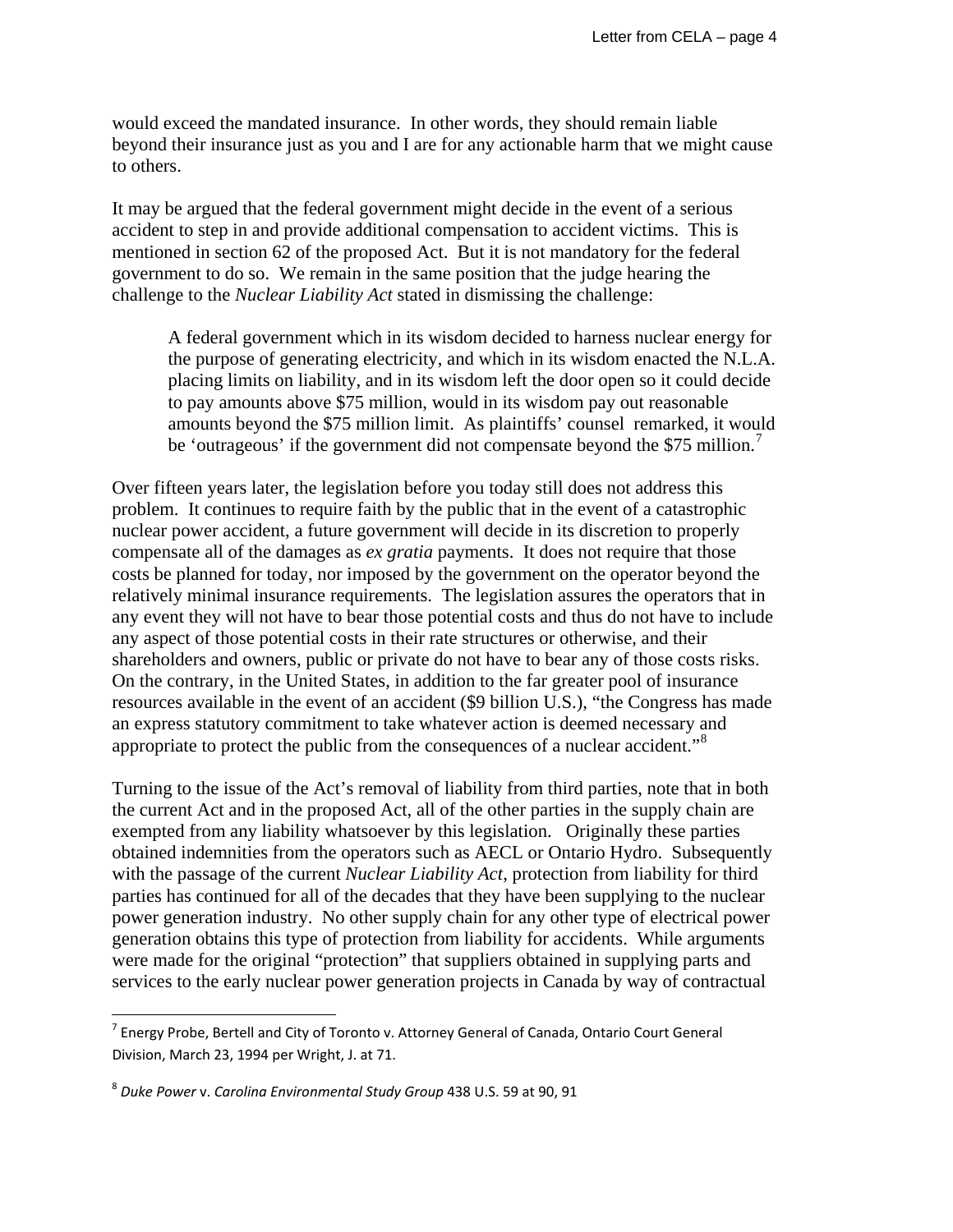indemnities in order to encourage the development of "peaceful" uses of nuclear power<sup>[9](#page-4-0)</sup>, there is no continuing present need for this elimination of third party liability to be imposed by statute and to remove the right of potential accident victims to seek redress from those parties. For example, in Germany, even after the removal of the limitation on third party liability, nuclear power plants continued to operate.

### **2. Increase the Minimum Insurance Requirements, and seek pooling and other arrangements so as to increase the available coverage.**

That the existing insurance requirements of up to \$75 million and the proposed insurance requirements of up to \$650 million are inadequate is demonstrated by the fifteen year old evidence led during litigation regarding the present Act. Depending upon the location and scenario, and depending upon the assumptions as to acceptable levels of exposure, the evidence was that the damages in 1993 dollars would range from \$375 million to \$30 billion or more; health consequences would potentially include thousands to hundreds of thousands of excess cancers; and early fatalities among other things<sup>[10](#page-4-1)</sup>. While the question of the potential quantification of damages from a severe accident at a CANDU operating in Canada was contentious, the Canadian nuclear industry's own estimates of off-site damages for the Darlington plant done in the late 1980's and early 1990's relied on United States studies to arrive at estimates ranging up to \$10 billion.<sup>[11](#page-4-2)</sup> (They had to rely on the U.S. studies since no Ontario – specific studies had been done by the industry.)

Assessing how inadequate the current and proposed amounts of required financial assurance are, we might consider that at \$3.5 million compensation value per life lost, the existing amount of \$75 million would compensate twenty fatalities; the proposed amount of \$650 million would compensate one hundred and eighty-five lives. If there were one thousand fatalities from a severe accident, recovery would be limited to two to three cents on the dollar under the current Act, and still be limited to less than twenty cents on the dollar under the proposed Act. And that would suppose no compensation at all for anyone who was personally harmed short of a fatality nor for property damage. This illustration indicates the inadequacy of the financial assurance requirements in the event of a very severe accident that escaped containment.<sup>[12](#page-4-3)</sup>

For several years, the federal government has been committing to amend the *Nuclear Liability Act* given that it has neither kept up with international norms nor even with inflation. As the Commissioner of the Environment and Sustainable Development of the

<span id="page-4-0"></span> $^9$  Energy Probe et al, ibid, per Wright J. at 3-4

<span id="page-4-1"></span><sup>&</sup>lt;sup>10</sup> Energy Probe et al v. Attorney General of Canada, Appellants' Factum at p. 3 (case settled prior to hearing by Ontario Court of Appeal), evidence of Dr. R. Goble and Arthur Murray

<span id="page-4-2"></span><sup>&</sup>lt;sup>11</sup> Ibid, Factum at p. 4; Evidence of K. Dinnie; Report titled Probabilistic Safety Assessment at Ontario Hydro, Nuclear Safety Analysis Department, Ontario Hydro, May 1993, at page 29.

<span id="page-4-3"></span><sup>&</sup>lt;sup>12</sup> Ibid, Factum at p. 34, evidence of Professor M. Trebilcock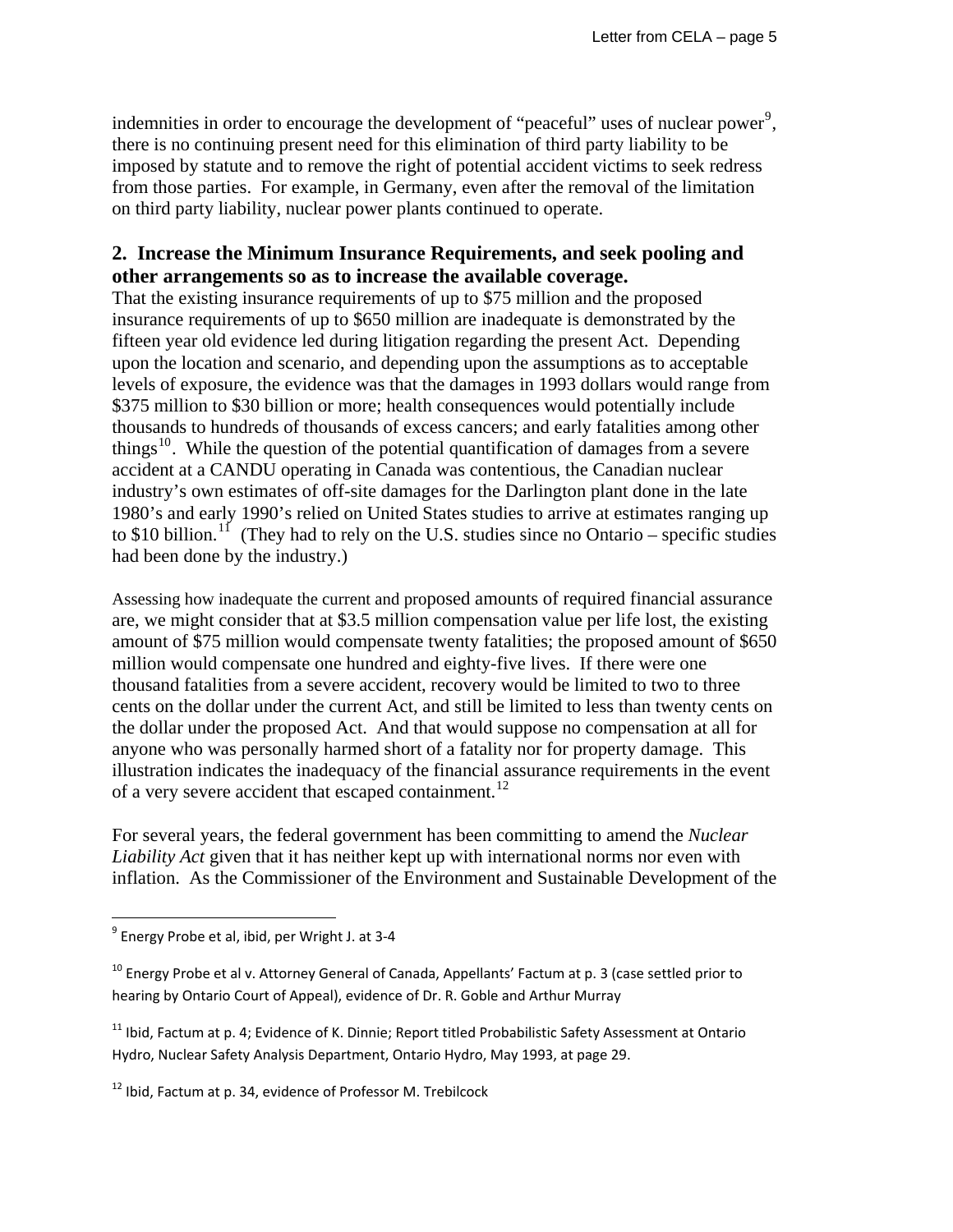Office of the Auditor General of Canada reported to the House of Commons in her 2005 report,

Canada's nuclear liability limits are lower than 12 other major industrialized nations with nuclear facilities. These countries have some combination of operator insurance, public funds, and/or industry pool that substantially exceeds what is required of Canadian operators.<sup>[13](#page-5-0)</sup>

For example, as the Commissioner noted, as of that date, Japan and Germany had unlimited liability, having removed any applicable caps. With the combination of industry nuclear insurance pools and States' pools under the Brussels Convention and / or public funds and operator insurance, the U.S. plants had \$12.6 billion (Canadian \$ in 2003) available for a severe accident to compensate victims, and the Netherlands had \$3.2 billion (Canadian \$ 2003). Germany and Japan of course exceeded that with unlimited liability. Even countries only operating research reactors such as Italy, Norway and Denmark had approximately \$600 million available.

### **3. Modernize the Bill to accord with current principles of Sustainability**

The current *Nuclear Liability Act* was passed in 1970 and proclaimed in force in 1976, long before many of the present day international agreements and subsequent federal legislation began to develop and implement in domestic and international law the principles of sustainability and sustainable development. Accordingly it is appropriate that any revision to the *Nuclear Liability Act* be conducted with a view to ensuring compliance with international agreements to which Canada has committed, and with Canada`s other federal sustainability laws.

The Rio Declaration was reached in June 1992 by the United Nations Conference on Environment and Development.<sup>[14](#page-5-1)</sup> While broadly applicable to the subject of operation of nuclear electrical generation, several of its Principles are specifically applicable and merit consideration with respect to the *Nuclear Liability Act*.

Principle 3 states that "The right to development must be fulfilled so as to equitably meet developmental and environmental needs of present and future generations."

The *NLA* should provide that all decisions made pursuant to the *NLA* be made in accordance with the principle of inter-generational equity.

<span id="page-5-0"></span> $^{13}$  Report of the Commissioner of the Environment and Sustainable Development – 2005, Chapter 8, page 10, Exhibit 8.4 (reviewing Petitions by Mr. Siegfried Kleinau submitted in 2002 and 2003 in which 'he stated, among other things, that the amount of insurance coverage required under the *Nuclear Liability Act* is insufficient.')

<span id="page-5-1"></span><sup>14</sup> *Report of the United Nations Conference on Environment and Development (Rio de Janeiro 3‐14 June 1992),* UNEP, 1992, UN Doc. A CONF.151 26(Vol.I).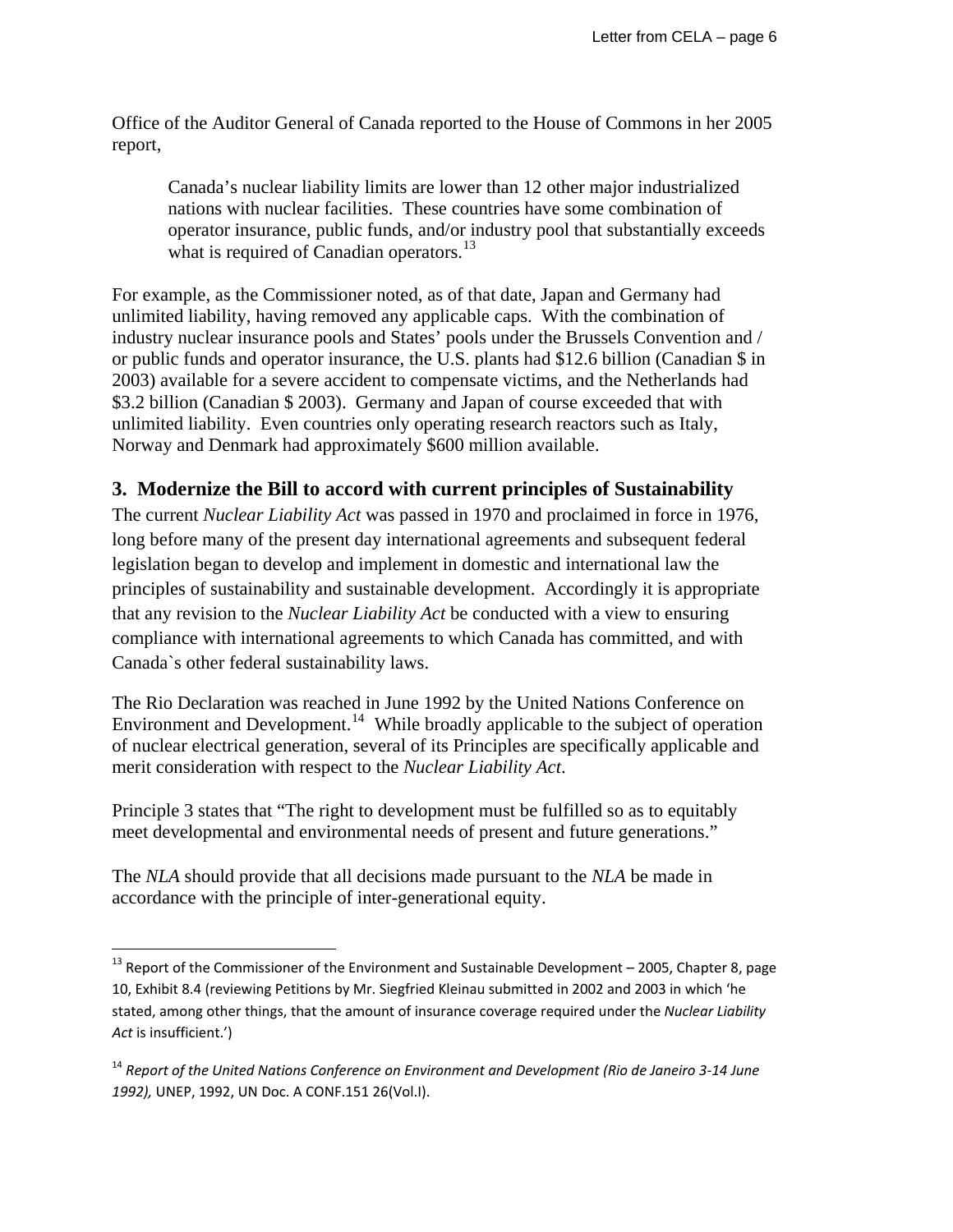Principle 15 states that ``In order to protect the environment, the precautionary approach shall be widely applied by States according to their capabilities. Where there are threats of serious or irreversible damage, lack of full scientific certainty shall not be used as a reason for postponing cost-effective measures to prevent environmental degradation.``

The precautionary principle has been noted by the Supreme Court of Canada which quoted the Bergen Ministerial Declaration on Sustainable Development (1990):

In order to achieve sustainable development, policies must be based on the precautionary principle. Environmental measures must anticipate, prevent and attach the causes of environmental degradation. Where there are threats of serious or irreversible damage, lack of full scientific certainty should not be used as a reason for postponing measures to prevent environmental degradation.

The Supreme Court noted that Canada advocated inclusion of the precautionary principle during the Bergen Conference negotiations; that the precautionary principle is codified in several items of domestic legislation; and that "Scholars have documented the precautionary principle`s inclusion in `virtually every recently adopted treaty and policy document related to the protection and preservation of the environment."<sup>[15](#page-6-0)</sup>

The application of the precautionary principle to the *Nuclear Liability Act* is particularly apt given that consequences of a severe accident with escape of radioactive materials from the containment facilities at the plant into the surrounding environment may cause extensive personal injury and property damage as noted earlier. In such a scenario that damage would certainly be "serious" and for all intents and purposes may even be irreversible for any reasonable time frame that we might consider.

The *NLA* should include a statement of the precautionary principle and should provide that all decisions made pursuant to the *NLA* be made in accordance with the precautionary principle.

Rio Principle 16 states that ``National authorities should endeavour to promote the internalization of environmental costs and the use of economic instruments, taking into account the approach that the polluter should, in principle, bear the cost of pollution, with due regard to the public interest and without distorting international trade and investment".

This latter principle, often referred to as the "polluter pays" principle has been upheld in Canadian law by the Supreme Court of Canada in a recent decision. The court found that ``the polluter pay principle... has become firmly entrenched in environmental law in Canada. It is found in almost all federal and provincial environmental legislation<sup>[16](#page-6-1)</sup>." The Supreme Court also noted its recognition in the 16<sup>th</sup> principle of the *Rio Declaration*.

<span id="page-6-0"></span><sup>15</sup> *Crop Life Canada v. Hudson* 2001 2 S.C.R. 241 at para. 31

<span id="page-6-1"></span><sup>16</sup> *Imperial Oil v. Quebec (Minister of the Environment)* ^2003¸2 S.C.R. 624 at para. 23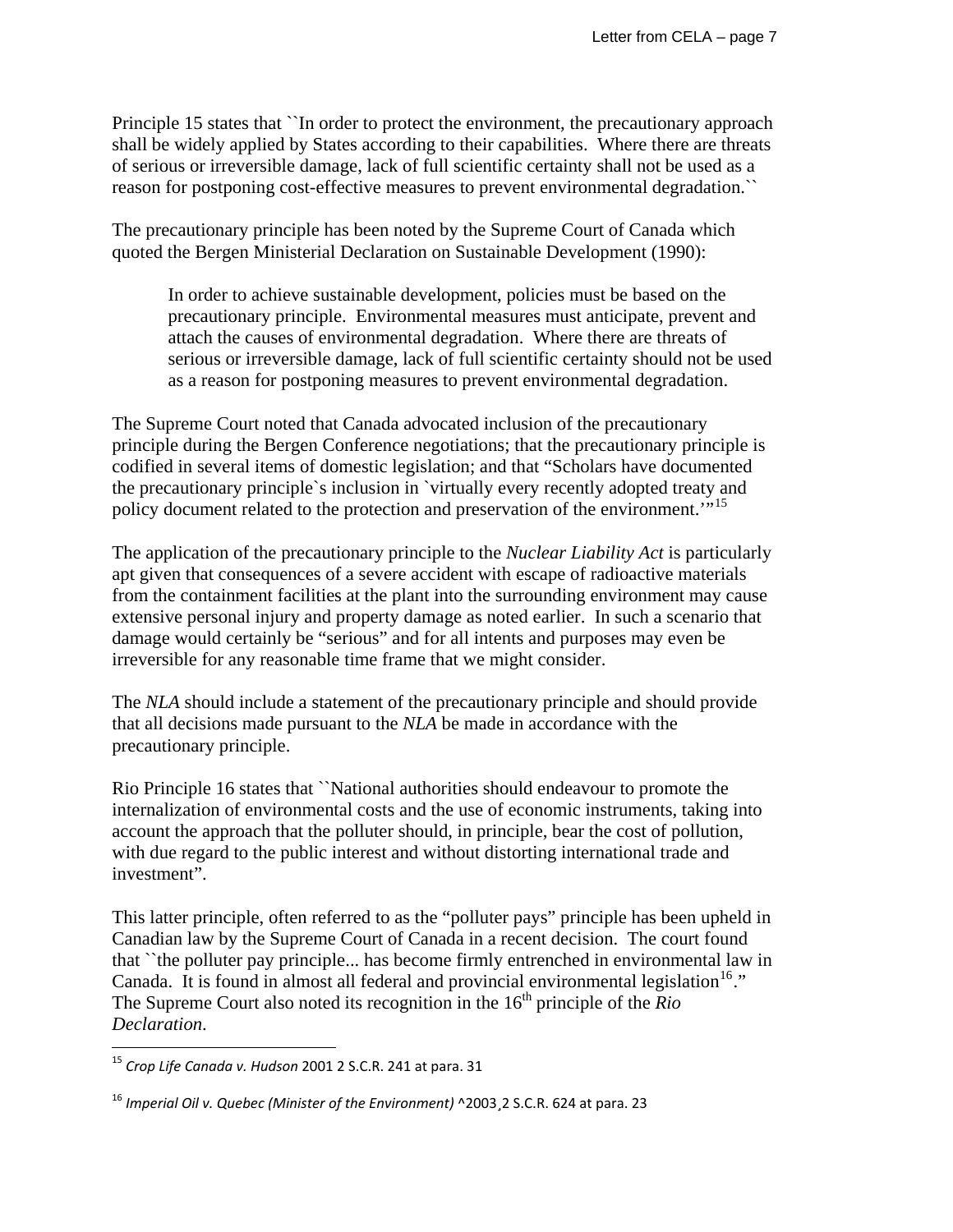In order to accord with the "polluter pays" principle, the *NLA* should be amended to remove the cap on liability and to remove the exemption from liability that is accorded to third parties, as well as to increase substantially the resources available by way of minimum insurance and pooled resources and other mechanisms so as to better internalize the potential costs of severe accidents which escape containment.

The current *NLA* and the proposed Bill C-20 also do not accord with principles of sustainability or sustainable development as set out in the recently passed *Federal Sustainable Development Act.[17](#page-7-0)* That Act provides that it is binding on Her Majesty in Right of Canada and requires the preparation of a Federal Sustainable Development Strategy based on the precautionary principle, and that Ministers are to prepare sustainable development strategies complying with or contributing to the overall strategy as appropriate to the mandate of the departments and agencies which they oversee; the strategies are to be laid before the House of Commons.

Bill C-20 and its operations will not be in compliance with the definitions of sustainability and sustainable development under that *Act* in its current form.

#### **Conclusion**

The Act in its present form is not needed. Any legitimate objectives can be pursued without imposing a cap on total liability, shielding third party suppliers from any liability, or providing for highly inadequate minimums for insurance and financial assurances.

For example,

- If the objective is to provide for compulsory insurance, this can be done without liability exemptions and limitations.
- If the objective is to provide a special duty, such as this Act does by imposing absolute liability, this can also be done without completely exempting non-operators and without caps on liability.
- If the objective is to expedite compensation in the event of a severe accident, this can be done without liability limitations and without exempting suppliers' liability.
- If the objective is to provide some level of protection to suppliers by operators, this can be done with indemnity agreements without a statutory removal of plaintiffs' or claimants' rights against any of the parties.

<span id="page-7-0"></span><sup>17</sup> *Federal Sustainable Development Act* 2008, c. 33 F‐8.6, Assented to June 26th, 2008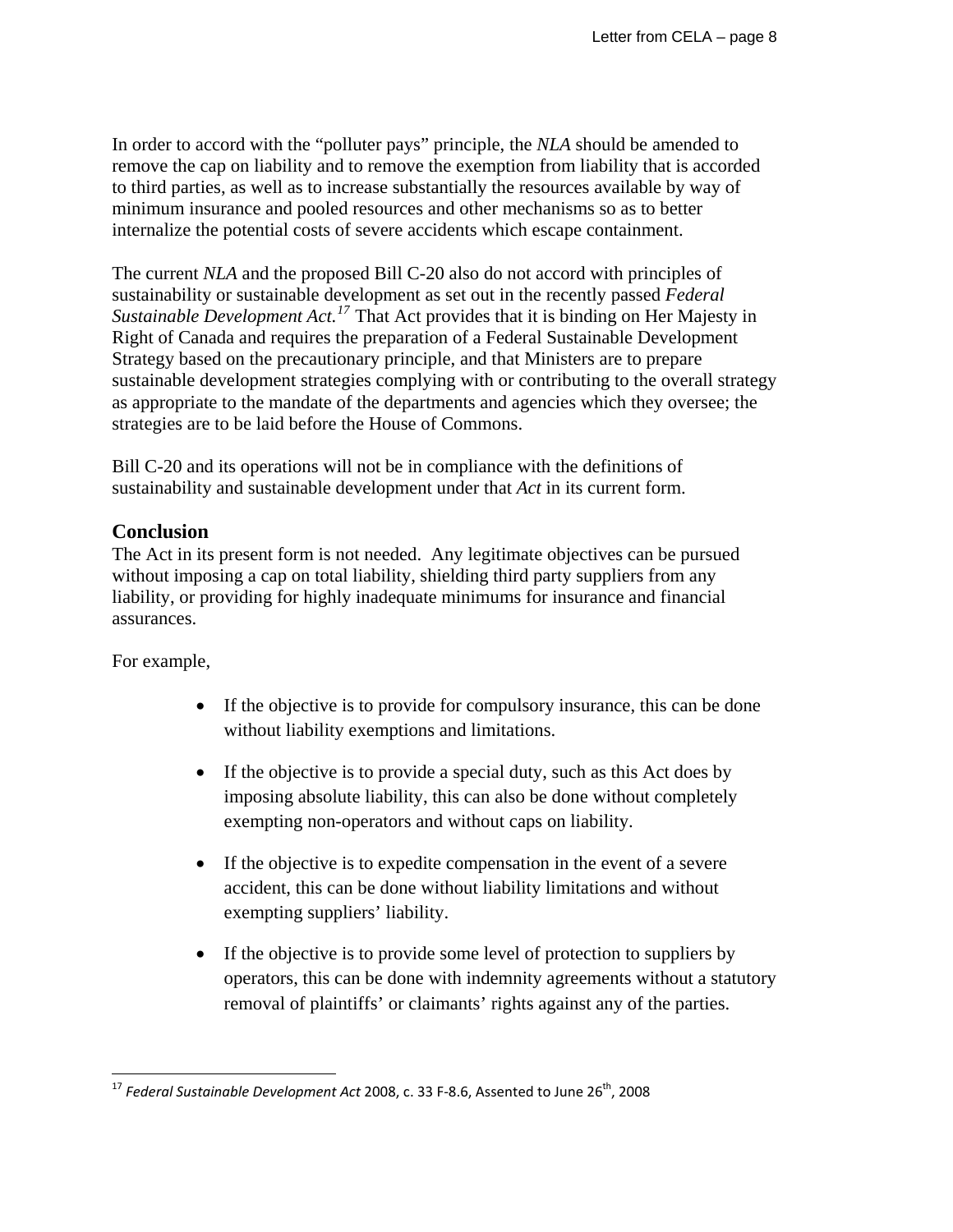- If the objective is to promote nuclear power generation, it must be recognized that the mechanism of a cap on total liability and exemption of third party supplier liability provides an enormous subsidy to this form of energy generation which no other form of energy generation receives. And it does so by imposing the risks of a severe accident which exceeds the liability limits, on the public.
- I would conclude by repeating the statement made by the highly respected high energy physicist Dr. Robert Goble in speaking about Canada`s current *Nuclear Liability Act*,

To argue at length that accidents with significant off-site consequences are essentially "incredible" and that nevertheless a very low liability limit is vital appears incoherent; it also gives the impression of trying to convert a question about appropriate and effective measures for protecting a complex of public interests to a question about hypothetical risk magnitudes.<sup>[18](#page-8-0)</sup>

- In other words, as legislators I would submit that you view the question of amending the *Nuclear Liability Act* as a question of what system of compensation should be in place in the event that a serious accident should occur. I would submit that you not view the *Act* primarily as a mechanism to expedite the operation of nuclear power generation facilities. In my submission the system we would want in place in the event of a real accident would not consist of historical legislative protection to the industry from the consequences of accident; rather we would want a much more significant amount of minimum insurance and pooled resources to assist accident victims; a removal of the cap on total liability; and a removal of the exemption from liability to third parties. There are also elements in the proposed Bill that we would want to retain such as absolute liability of the operator; extended limitations periods; retention of the jurisdiction of the Courts; and the potential for a specialized tribunal if necessary.
- Although the submissions today are focussed on the *Nuclear Liability Act* which is before this Committee, the system we would want in place would also include other essential elements including appropriate

<span id="page-8-0"></span><sup>&</sup>lt;sup>18</sup> Robert L. Goble, Research Professor of Physics and of Environment, Technology and Society, Clark University, Mass., `Potential Consequences of Severe Accidents at Canadian Nuclear Power Plants: Implications for the Nuclear Liability Act``, April 30, 1993, report submitted for litigation regarding the *Nuclear Liability Act*, p. 4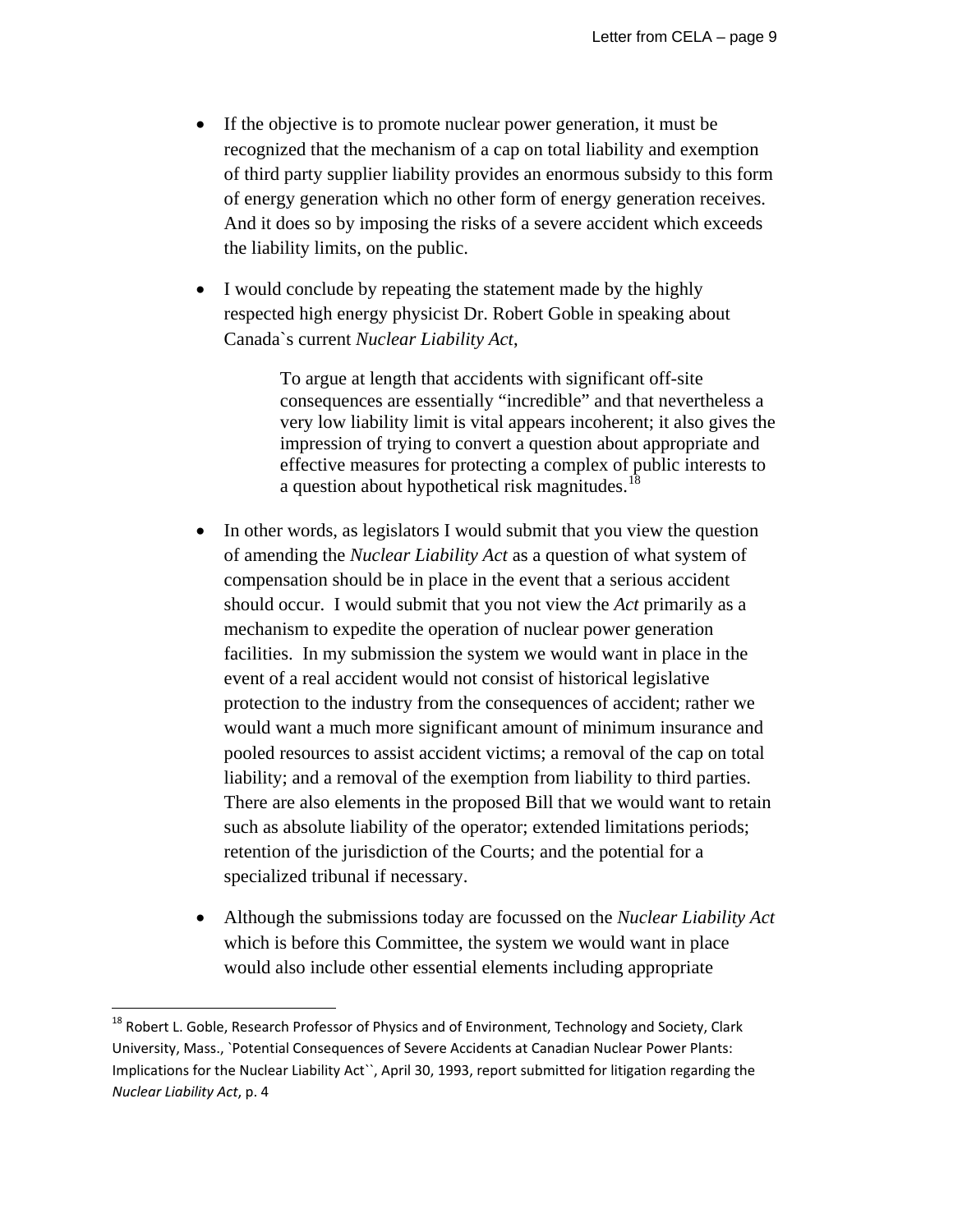emergency planning, a stringent independent regulator, serious consideration of the full range of severe off accidents which could occur, and thorough transparency and public participation in decision making pertaining to nuclear power generation in Canada.

• I might add that although the Canadian Environmental Law Association argues that nuclear power generation should not form part of our electricity generation mix in Canada and that its use should be phased out as the current operating plants close, we also argue that to proceed with this generation technology without these key systemic elements both decreases public trust and acceptability and increases real risk and hazard from the technology and its continued operation in this country. Given that nuclear generation plants are currently operating in Canada I urge you to seriously reconsider the framework of the *Nuclear Liability Act*, and follow the lead of other leading industrialized nations who have at least increased available compensation to potential accident victims, removed total liability caps and eliminated the exemption for liability of third party suppliers, and provided for much longer duration time frames in which to make claims.

#### **Recommendations for Clause by Clause Amendments**

<span id="page-9-0"></span> $\overline{a}$ 

The following is a partial list of recommendations for consideration in Clause by Clause amendments of Bill C-20.

• Limitation of Actions. Bill C-20 proposes to impose an ultimate limitation period of 30 years. However, solid tumour cancers may continue to manifest themselves for the remaining lifetime of exposed persons which could amount to 70 or 80 years instead of 30. The U.S. legislation, the Price Anderson Act no longer has an absolute limitation period; it only provides a three year limitation that runs from discovery of harm. This formulation was chosen because large proportion of the human health consequences of a nuclear incident might become evident so long after the accident had happened<sup>[19](#page-9-0)</sup>. Bill C-20 should be amended to provide a three year limitation to run from discovery of harm and should explicitly provide that there is no ultimate limitation period otherwise.

<sup>•</sup> 19 Evidence of Attorney Daniel Meek in litigation regarding the *Nuclear Liability Act*; Evidence of Dr. R. Osborne, ibid; Evidence of Dr. Donnell W. Boardman, M.D., May 1, 1993, ``Medical Consequences of Nuclear Power Station Accidents`` at page 12, 13